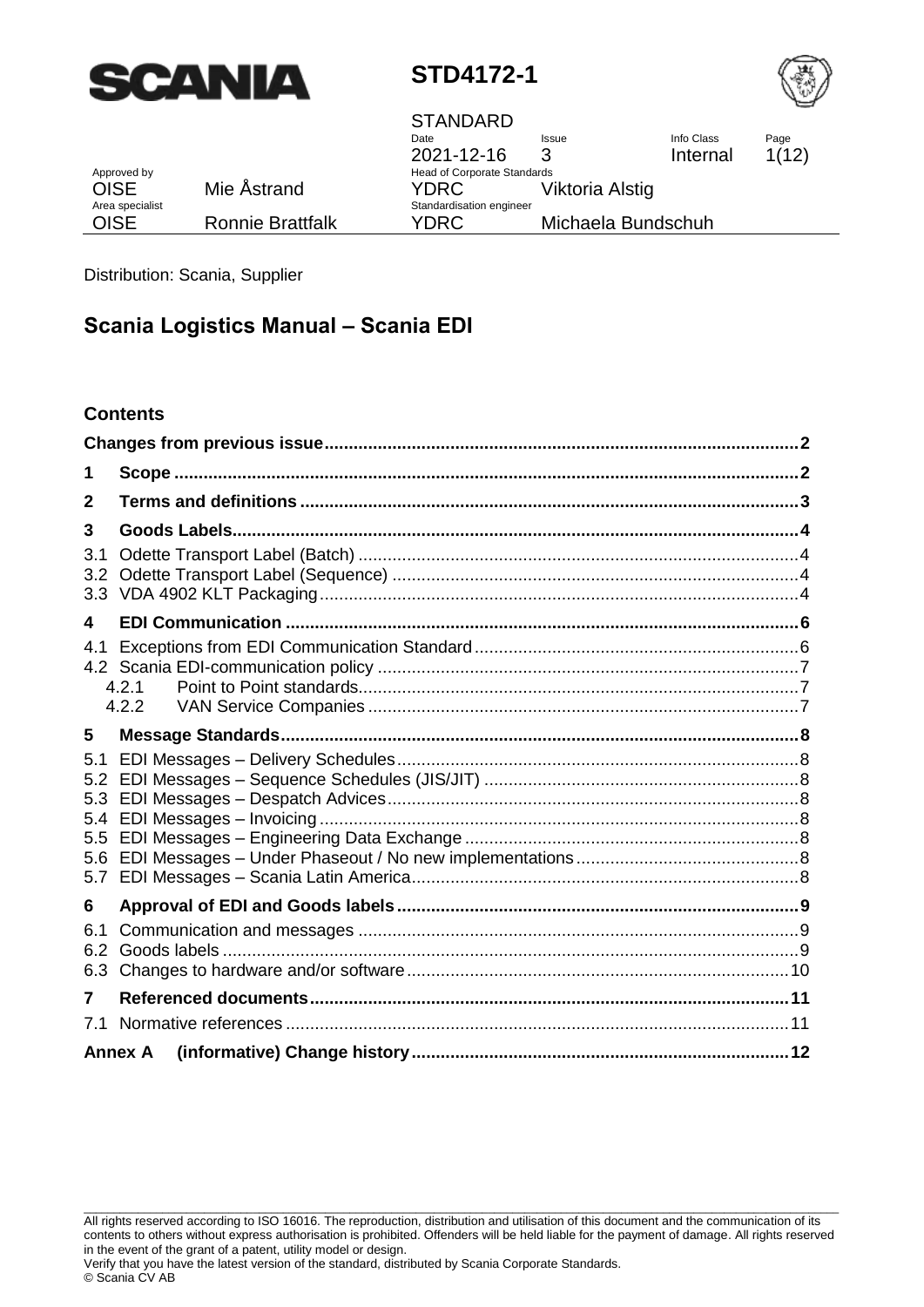| <b>SCANIA</b> |  |
|---------------|--|
|---------------|--|



**STANDARD** Date 2021-12-16 Issue 3 Info Class Internal Page 2(12)

#### <span id="page-1-0"></span>**Changes from previous issue**

New email address for EDI support in chapter *[4](#page-5-0) [EDI Communication](#page-5-0)* and section [6.2](#page-8-2) *[Goods labels:](#page-8-2)*

[support@edi.mail.scania.com](mailto:support@edi.mail.scania.com) is replacing [support@edi.scania.com](mailto:support@edi.scania.com)

<span id="page-1-1"></span>Changes are shaded.

#### **1 Scope**

The Scania Logistic Manual (STD4172) describes what the Scania Production Units (PRUs) and Scania Parts Logistics demand from you as an Organisation that supply to Scania with respects to logistic issues. The STD 4172-series explain Scania's logistic processes in every aspect in order to keep a normal situation.

This standard is part of the STD4172-series "Scania Logistic Manual" and explains which standards, communication and policies are being used today both for Electronic Data Interchange (EDI) messages and the goods labels.

Scania applies Electronic Data Interchange for Administration, Commerce and Transport as a standard communication with its business partners to support the logistic flows between Scania, transports and the Organisations that supply parts, production material and invoicing to guarantee both continuous production and the constant supply of spare parts.

The standard used today for deliveries to Scania is EDIFACT, both for delivery instructions, despatch advice, transport orders and invoices. For goods labels Scania uses OTL and VDA 4902 and in some exceptional cases an EFR label can be used.

Odette Transport Label (OTL) refers to Scania templates based on Odette subsets of EDIFACT.

The STD4172-1 will describe both topics in details.

Following IATF16949 terminology the suppliers delivering to OEM (customer) are called Organisations and tier 2- are defined as Suppliers.

Organisations should look at SSP for the latest message specifications.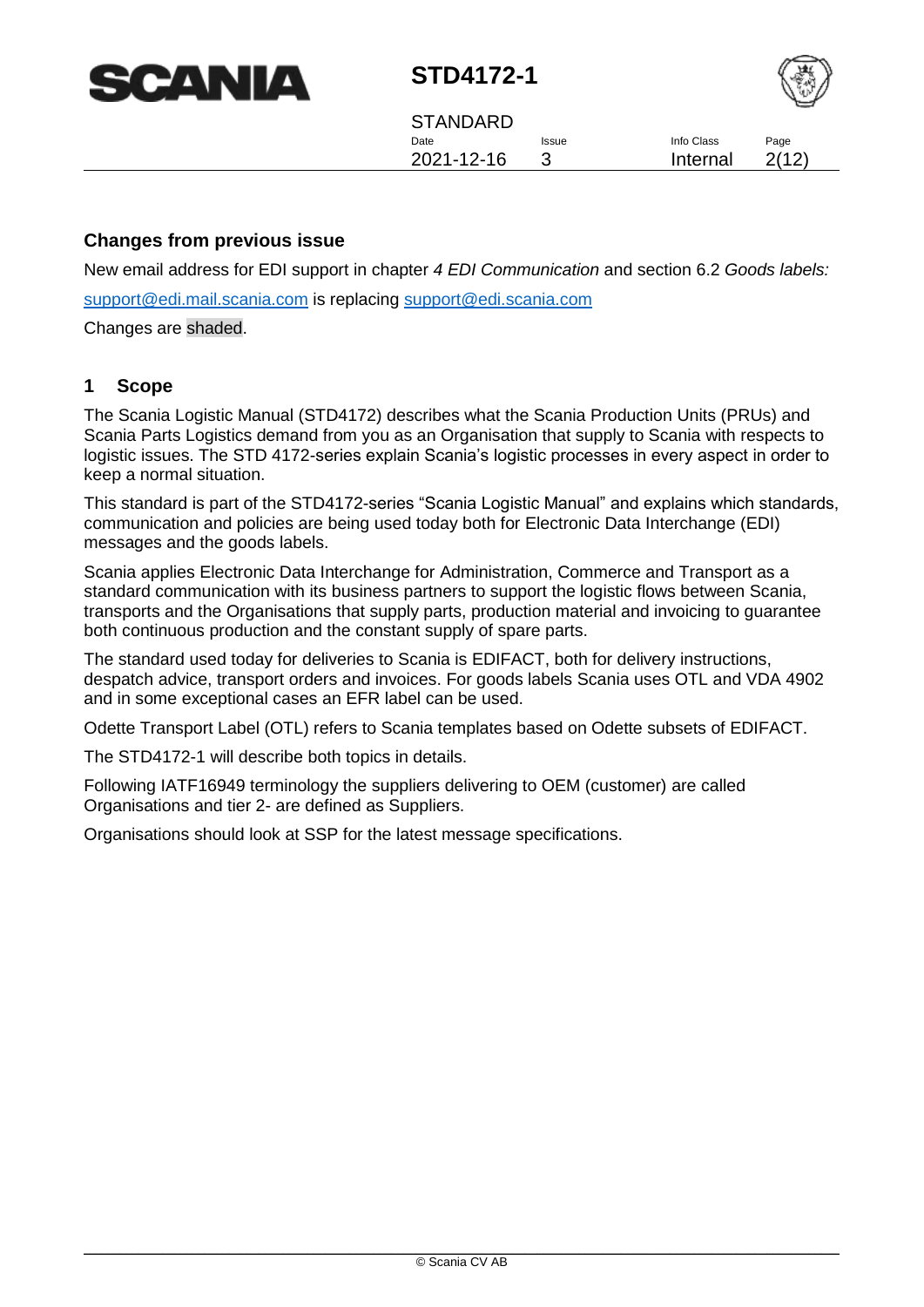



**STANDARD** Date 2021-12-16

Issue 3

#### Page 3(12)

## <span id="page-2-0"></span>**2 Terms and definitions**

| Table 1 – Terms and abbreviations |                                                                                |  |
|-----------------------------------|--------------------------------------------------------------------------------|--|
| <b>ASN</b>                        | ASN = Advanced Shipping Notice message; AVIEXP/DESADV = Despatch               |  |
| <b>/AVIEXP/DESADV</b>             | Advice message.                                                                |  |
|                                   | It is EDIFACT Protocol's subset within EDI Standard. It means the Delivery     |  |
|                                   | Note sent by electronic way from supplier to Scania within EDI platform        |  |
| Call-off                          | An order for dispatch. It is each delivery record in the delivery schedule. It |  |
|                                   | indicates the article number (part number), date and quantity.                 |  |
|                                   | Regarding BATCH parts: each call off is the calculation output from the        |  |
|                                   | product volume breakdown to the stock policies, passing-by stock level;        |  |
|                                   | Regarding SEQUENCE parts: each call off reflects the real need, based          |  |
|                                   | on production sequence.                                                        |  |
| <b>DELINS/DELFOR</b>              | EDI standard message within EDIFACT Protocol. DELINS = Delivery                |  |
|                                   | Instructions, DELFOR = Delivery Forecast                                       |  |
| DS                                | Delivery schedules                                                             |  |
| EDI                               | Electronic Data Interchange of structured and standardised information         |  |
|                                   | between two different business parties                                         |  |
| <b>EDIFACT</b>                    | Electronic Data Interchange for Administration, Commerce and Transport         |  |
| EERP                              | End-to-End-Response.                                                           |  |
| <b>EFPA</b>                       | End-of-File-Positive-Answer.                                                   |  |
| <b>EFR</b>                        | <b>Exemption From Requirement</b>                                              |  |
| <b>INVOIC</b>                     | The name of the EDI message for trade invoice                                  |  |
| <b>MP</b>                         | Material Planner (This includes both local and global material planners)       |  |
| <b>GMC</b>                        | <b>Global Material Controller</b>                                              |  |
| LMA                               | ocal Material Administrator.                                                   |  |
| <b>OFTP</b>                       | Odette File Transfer Protocol.                                                 |  |
| Odette                            | Organisation for Data Exchange by Tele Transmission in Europe. Refers to       |  |
|                                   | both the European automotive industry body and the EDIFACT EDI                 |  |
|                                   | standard subset for that industry.                                             |  |
| <b>OTL</b>                        | Odette Transport Label.                                                        |  |
| <b>PRU</b>                        | <b>Scania Production Unit</b>                                                  |  |
| <b>SSP</b>                        | Scania Supplier Portal. The SSP is an important tool for communication         |  |
|                                   | and information sharing. It allows access to Scania's standards and            |  |
|                                   | manuals and is the link to Scania's WEB-based applications. The purchaser      |  |
|                                   | can provide the necessary information and access to be able to log onto the    |  |
|                                   | portal. http://supplier.scania.com/                                            |  |
| <b>SEU</b>                        | Scania Europe                                                                  |  |
| Sequence                          | Material Control Method where call-off is based on a pop-id (chassis           |  |
|                                   | number) send in a SYNCRO/ DELJIT message                                       |  |
| <b>SLA</b>                        | Scania Latin America                                                           |  |
| <b>STD</b>                        | Abbreviation for Scania standard                                               |  |
| <b>SYNCRO/ DELJIT</b>             | Delivery Just in Time message. EDI message for sequence delivery               |  |
| <b>UNB</b>                        | A part of EDIFACT syntax rules                                                 |  |
| <b>VAN</b>                        | Value Added Network company                                                    |  |
| VDA                               | VDA = Verband der Automobilindustrie, International Institution located in     |  |
|                                   | Germany and responsible for a set of regulations applied in worldwide          |  |
|                                   | industry.                                                                      |  |

All terms and definitions are described in STD4172 "Scania Logistic Manual".

VDA 4902 VDA regulation to standardise global transport label.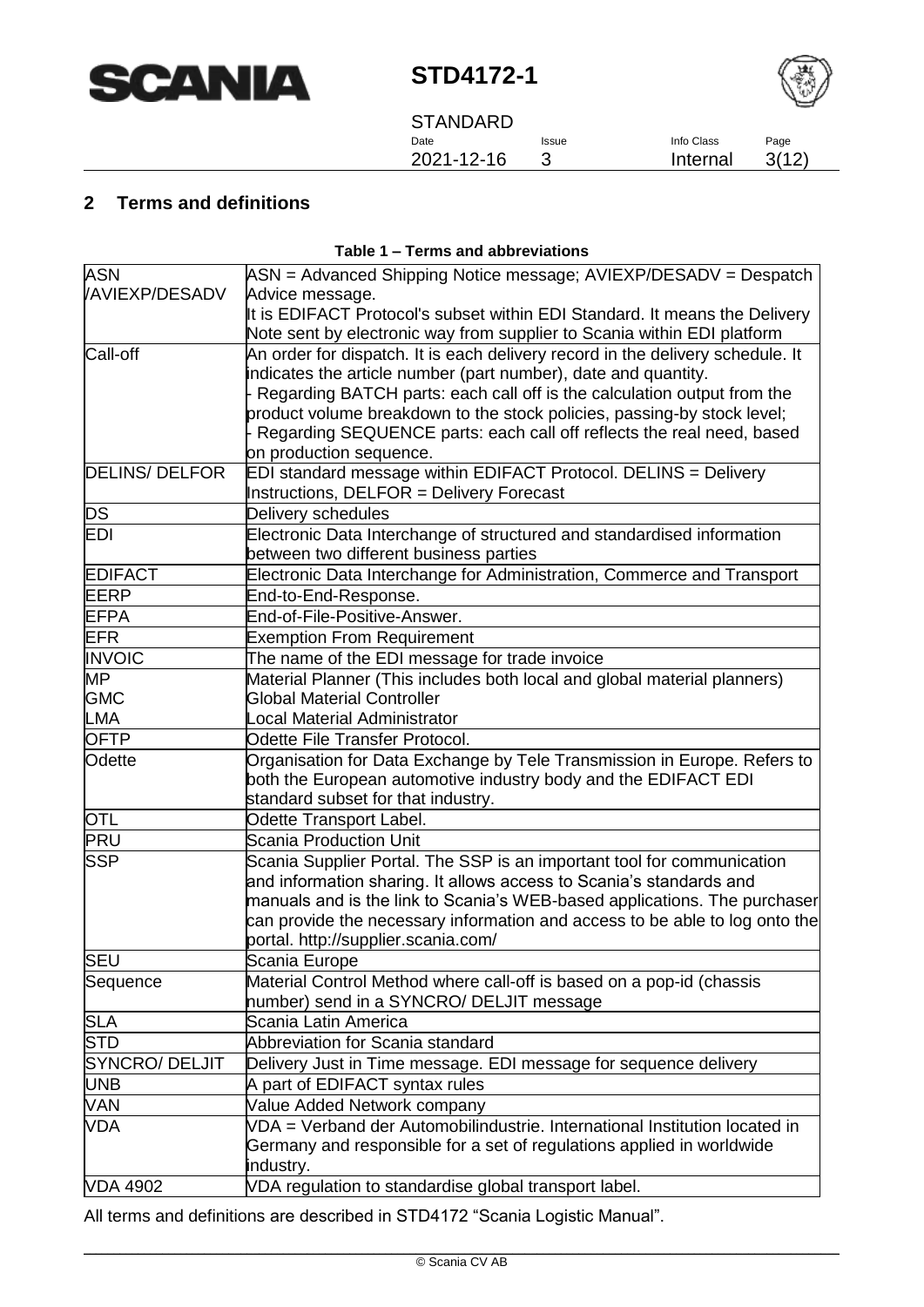



**STANDARD** Date 2021-12-16 Issue 3 Info Class Internal Page 4(12)

#### <span id="page-3-0"></span>**3 Goods Labels**

All goods shipped to Scania shall be marked with approved transport labels. Information about these labels can be found on the [Scania Supplier Portal.](https://supplier.scania.com/supplying-to-scania/edi/transport-labels/)

Odette Transport Label (OTL) refers to Scania templates based on Odette subsets of EDIFACT. And OTL must be applied on all goods delivered to Scania PRUs.

In some exceptional cases, an Exemption from Requirement (EFR) would be used. For those cases, labelling information can be found in STD3868 and on SSP under Supplying to Scania >> Logistics >> Automotive Products >> Labelling >> Goods labels >>Label for EFR

Shipments of parts not fulfilling all requirements are only allowed with an approved allowance (EFR) in writing and when the material units are properly marked with the EFR label according to the instructions mentioned on SSP.

Additional information about label for serial delivery parts also can be found on SSP: Supplying to Scania >> Logistics >> Automotive Products >> Labelling >> Goods labels >> Odette Transport Label under the link: Supplying to Scania/EDI/Transport Labels as follows:

- Label for batch parts is included in the latest version of document "Scania profile OTL. See more information on topic 4.1.
- Label for sequence parts is included in the latest version of document "Scania profile OTL". See more information on topic 4.2.
- Label for parts delivery in KLT Packaging is included in the latest version of document "VDA 4902". See more information on topic 4.3.

<span id="page-3-1"></span>Questions can be directed to the contact at purchase department or the material planner (MP).

#### **3.1 Odette Transport Label (Batch)**

In addition to this chapter there is more information in chapter 3.3 [Odette Transport Label](#page-3-2)  [\(Sequence](#page-3-2)*)* what is specific for some logistical flows, i.e. sequenced deliveries. The Odette Transport Label is to be used on all goods (sample parts and prototype parts excluded) packed in Scania packaging.

Data on the label shall be collected from the EDI delivery instruction message (DELFOR or DELINS) and shall correspond to data in the EDI despatch advice message (DESADV or AVIEXP). This is specified in Scania's OTL Specification on the SSP. In case data transmission is not established the corresponding information shall be collected from the manual delivery schedule received by email or fax. This is ONLY valid for prototype or new Suppliers where EDI or WebEDI is not yet implemented. EDI is mandatory for Scania Suppliers.

## <span id="page-3-2"></span>**3.2 Odette Transport Label (Sequence)**

This section describes what is specific in conjunction with despatches where the DELJIT/SYNCRO message is used.

The most important differences from the common transport label specification are the use of a manufacturing reference number in the logistics reference area and additional destination details in the dock and gate area. And instead of Part No. "SEQUENCE" is written in the Part number area.

Please note that to some extent this application differ from the official Odette Transport Label specification. When this is the case, it is mentioned in the specifications found at SSP.

## <span id="page-3-3"></span>**3.3 VDA 4902 KLT Packaging**

All goods (excluding test articles and sample products) packed in Scania KLT packaging must be marked with a VDA Transport Label when EDI is used for dispatch advice messages. The VDA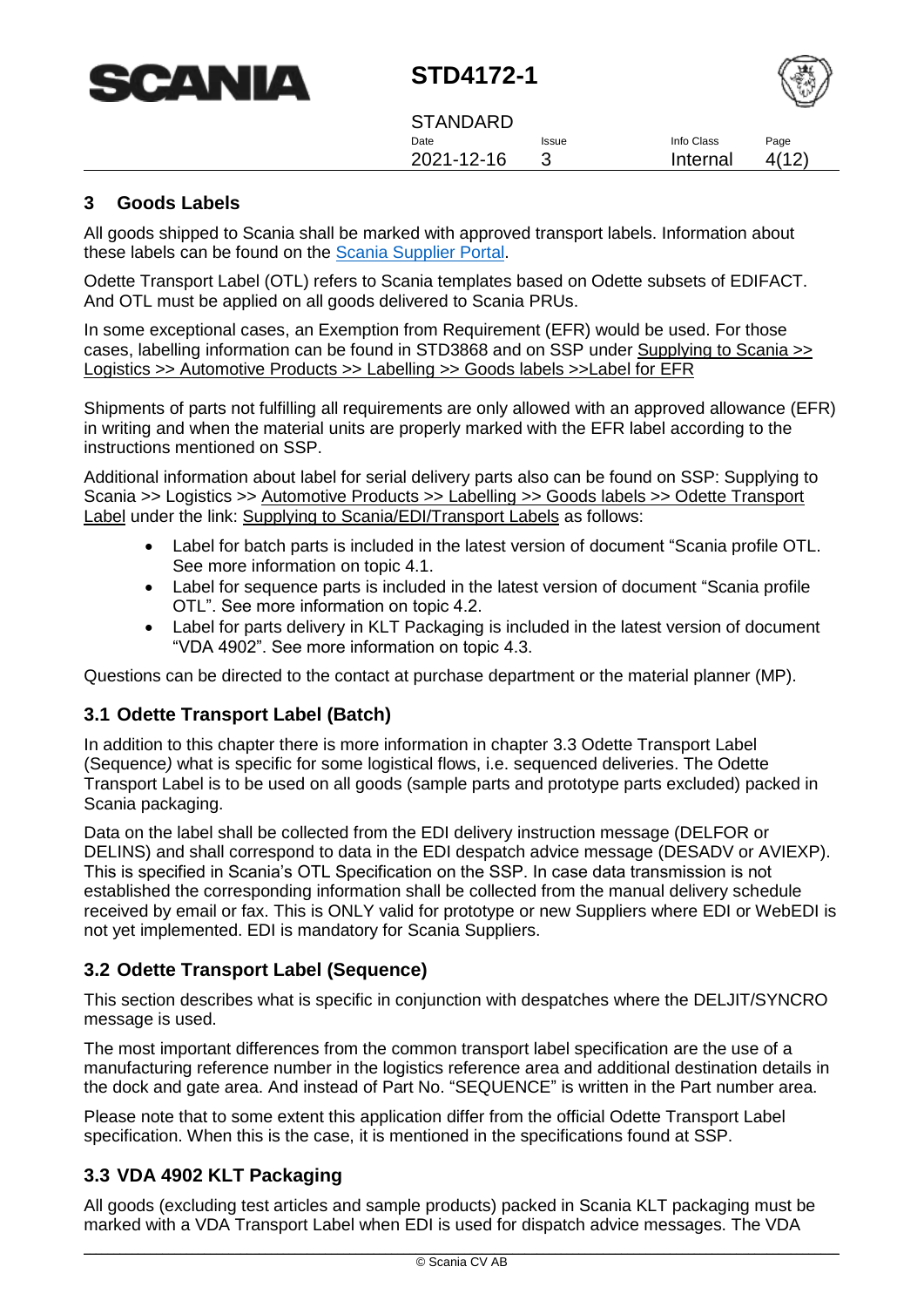

| <b>STANDARD</b> |              |            |       |
|-----------------|--------------|------------|-------|
| Date            | <b>Issue</b> | Info Class | Page  |
| 2021-12-16      |              | Internal   | 5(12) |
|                 |              |            |       |

Transport Label is used on individual KLT units (in the dedicated holder) and can be put on miniand small box as well, where the adhesive is used. Note: It is demanded to use labels/stickers nominated by Scania.

Pallets delivered to Scania must be marked with a Master label and all marking of pallet units with Master labels is done according to Scania profile of Odette Transport Label Version 1, revision 4.

Data on the label shall be collected from the EDI delivery instruction message (DELFOR or DELINS) and shall correspond to data in the EDI dispatch advice message (DESADV or AVIEXP). This is specified in samples found in the VDA 4902 Specification on SSP. In case data transmission is not yet established the corresponding information shall be collected from the manual delivery schedule.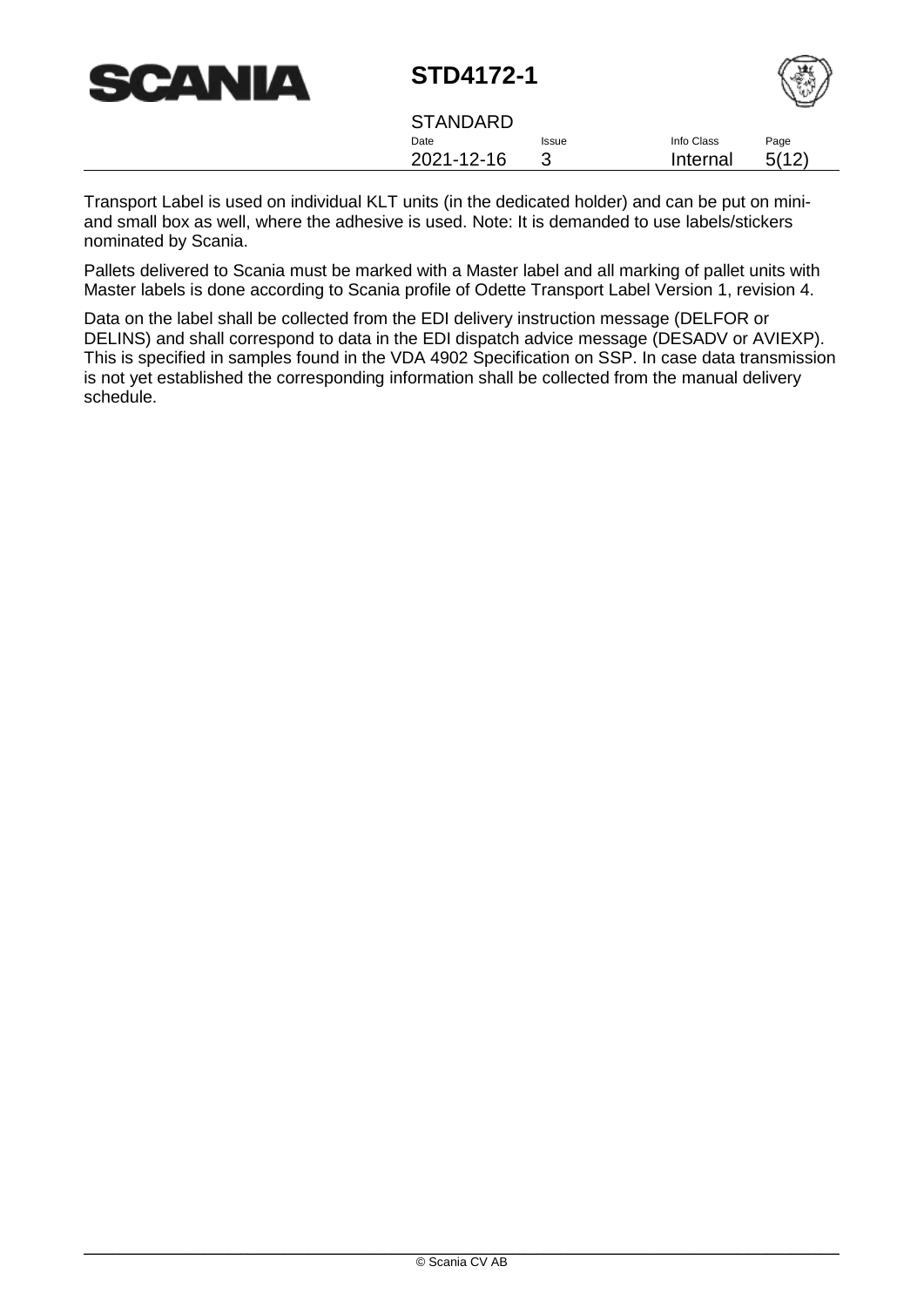| <b>SCANIA</b> |
|---------------|
|---------------|



**STANDARD** Date 2021-12-16 Issue 3 Info Class Internal Page 6(12)

#### <span id="page-5-0"></span>**4 EDI Communication**

Organisations that supply to Scania shall use EDI communication. WebEDI can be used during the start-up of a new Organisation as a parts supplier or an Organisations that are supplying a small number of parts. Exchangeable EDI standard messages between Scania and other Organisations are explained in chapter 6 *[Message Standards](#page-7-0)*.

The most recent message specifications can be found on Scania Supplier Portal – *under Supplying to Scania – EDI – EDI Messages.*

When Organisations are going to start exchange of EDI messages with Scania the correct parameters are required.

Scania sends an electronic survey to retrieve connection parameters and provide Scania's Connection Parameters. The survey is sent out when the Purchaser has given approval to our EDI Team.

In the document *OFTP2 Specification* on the SSP the Organisation can find information regarding Scania's OFTP2 parameters.

Also the UNB Addresses (also known as Electronic addresses) for Scania's different Production Units can be found in the document Scania Production Units (PRU) which is also found on the supplier portal under *Supplying to Scania – EDI – EDI Gateway Documents*.

The Organisation shall be able to receive daily EDI messages.

Despatch advices shall be sent within one hour after pick-up of the goods.

One despatch advice and one invoice should be sent for each shipment.

Because of the connection between the EDI messages, it is important that the supplying Organisation does not send DESADV and INVOIC for orders that were not received in a DELFOR (e.g. mail, phone or experimental orders). If the MP wants to receive a DESADV for such extra orders, they first need to update and send a new schedule (DELFOR) to the supplying Organisation.

Organisations can contact their MP and EDI support channels regarding any EDI-related issues.

Technical support/questions regarding the content of the EDI messages used can be sent to:

- Europe: [support@edi.mail.scania.com](mailto:support@edi.mail.scania.com)
- Latin America: [edisla.supplychain@scania.com](mailto:edisla.supplychain@scania.com)

*For new Organisations, EDI is mandatory. For current Organisations that supply to Scania that do not have a working EDI-connection shall e-mail the delivery note every time when the parts are shipped.*

*For current and new organisations, Scania should at all times be informed regarding changes made in the organisations systems.* 

*A change in the systems could lead to a re-implementation of the supplier with testing of all EDI messages.*

#### <span id="page-5-1"></span>**4.1 Exceptions from EDI Communication Standard**

It is mandatory for all Organisations in Latin America to use EDI communication. It is also a barring criteria to start up (potential) new Organisations as Scania part's Suppliers. Without EDI, it is not possible to handle the data volumes required, supporting normal situation according to Scania Production System (SPS).

WebEDI for Scania Latin America can be used ONLY as exception, temporarily, in very special cases.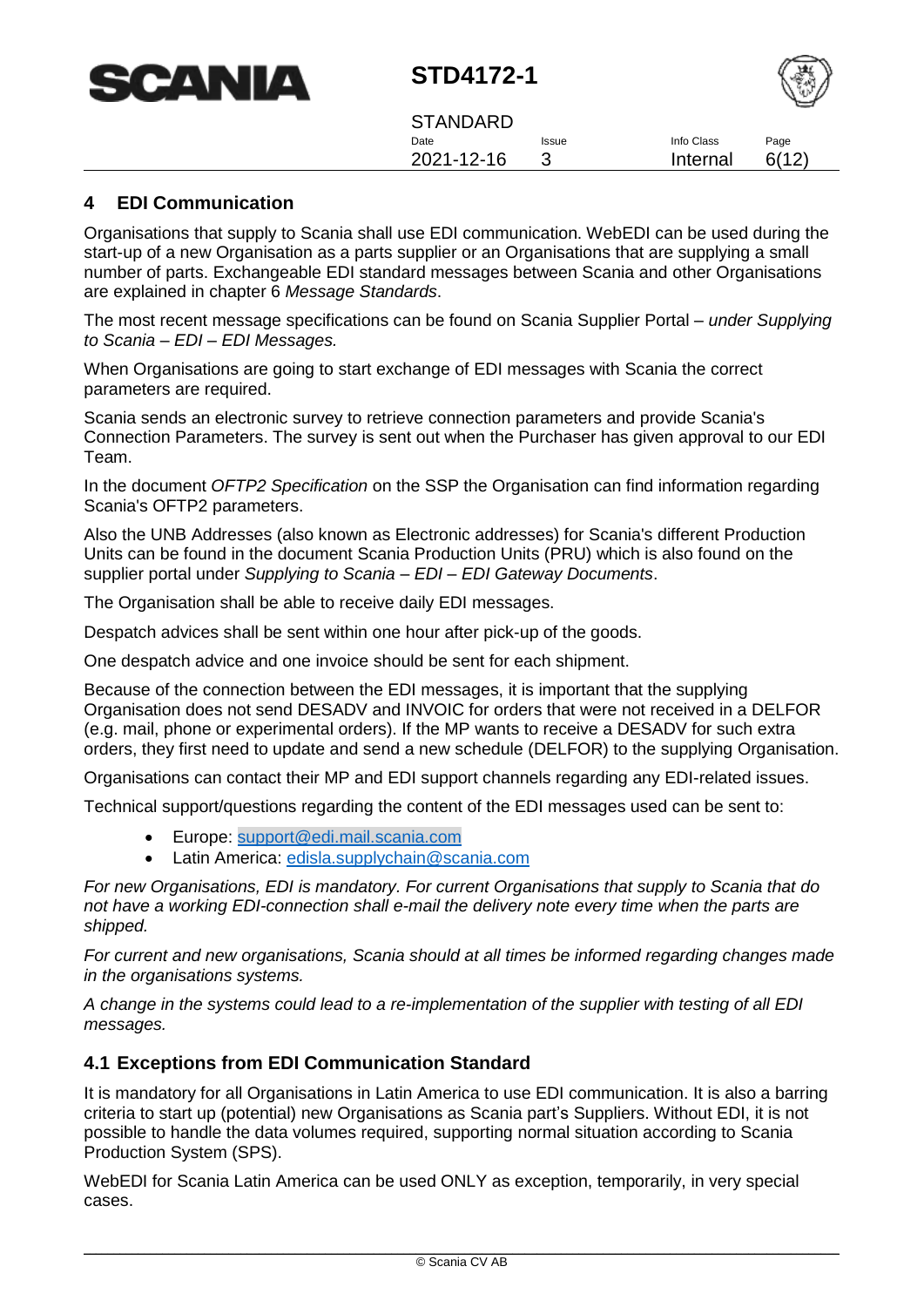



**STANDARD** Date 2021-12-16 Issue 3 Info Class Internal Page 7(12)

#### <span id="page-6-0"></span>**4.2 Scania EDI-communication policy**

#### <span id="page-6-1"></span>**4.2.1 Point to Point standards**

Scania's basic policy concerning EDI communication is to use point-to-point communication between Scania and each Organisation that supply to us, according to the Odette File Transfer Protocol (OFTP2) and public TCP/IP.

The exchange of OFTP End-of-File-Positive-Answer (EFPA) acknowledgement shall control the exchange of data processing responsibilities. The OFTP End-to-End-Response (EERP) acknowledgement shall be exchanged. Both parties shall apply dial-out for outgoing messages.

#### <span id="page-6-2"></span>**4.2.2 VAN Service Companies**

Scania's policy is to establish EDI relations with Organisations who use services from a Value Added Network company (VAN) as a part of their total EDI solution. The VAN shall to no extent be regarded as part of Scania's EDI solution or as a shared service. It is the responsibility of the Organisation to ensure that the communication to and from the VAN, as well as the VAN's internal operations are working.

Scania will not have any business relationships/EDI agreements with the VAN service company. Business relationships/EDI agreements will only be established between Scania and our Organisations. Scania will not pay for any costs that may occur in the relationship between a VAN service company and the Organisation that delivers parts to Scania, nor will we accept any additional costs in the traffic between Scania and the VAN. Organisations that supply parts to Scania are themselves fully responsible that the Scania position is properly regulated in their agreements with VAN-service companies.

For the data communication between Scania and the VAN-service the same principles as for pointto-point standards shall apply. However Scania prefers to use VAN service companies who give End-to-End Response (EERP) when the message has reached the final receiver's VAN-Mailbox. Use of VAN-services shall be approved by Scania's central EDI department.

#### *This policy is valid for all EDI-communication with Scania.*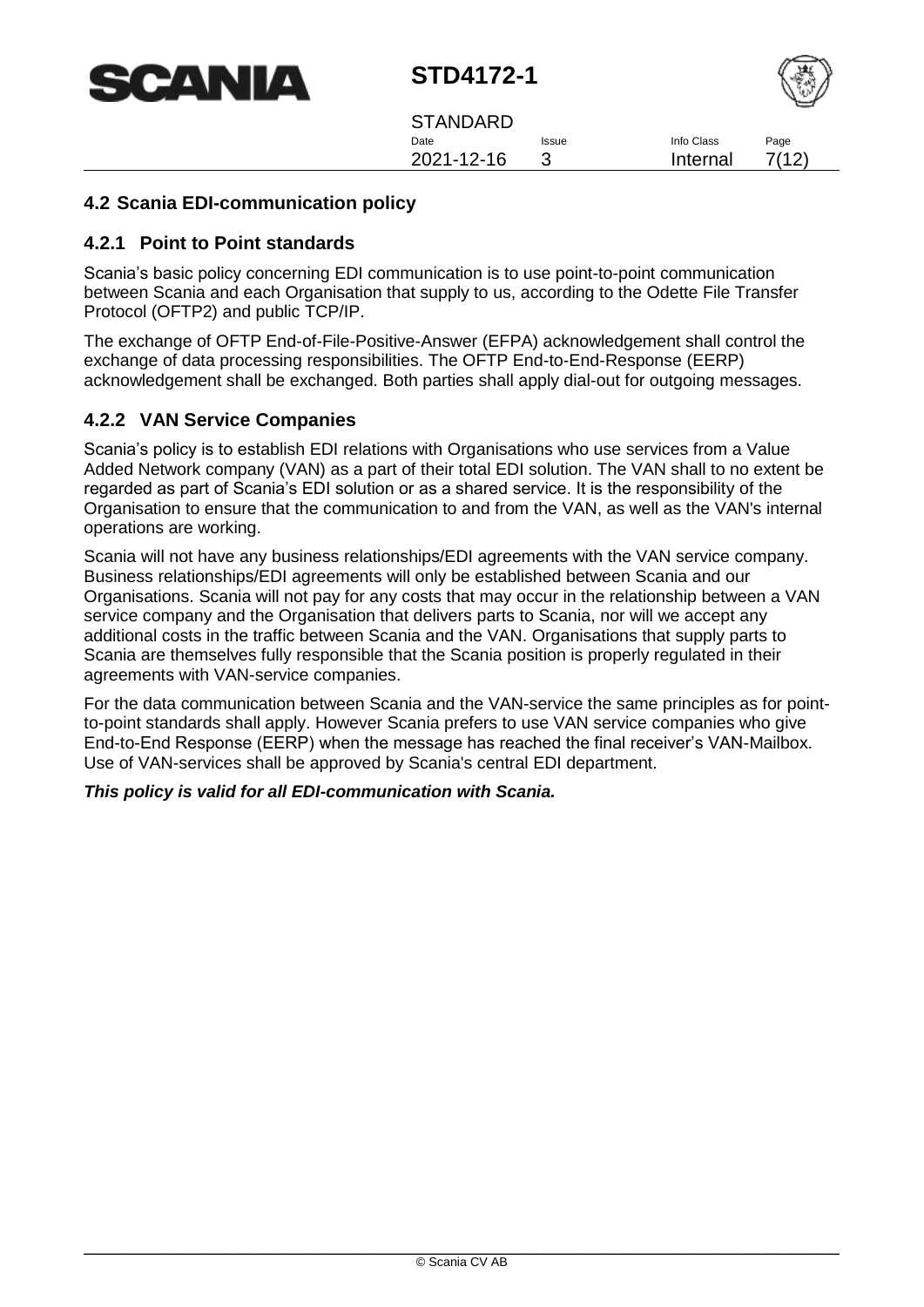



**STANDARD** Date 2021-12-16 Issue 3 Info Class Internal Page

8(12)

## <span id="page-7-0"></span>**5 Message Standards**

## <span id="page-7-1"></span>**5.1 EDI Messages – Delivery Schedules**

| <b>Message</b>     | <b>Description</b>                                     |
|--------------------|--------------------------------------------------------|
| DELFOR D96A        | Scania's standard based on EDIFACT. It contains        |
|                    | Delivery instructions for firm and forecast deliveries |
| <b>DELFOR D04A</b> | Global EDI Under development                           |

## <span id="page-7-2"></span>**5.2 EDI Messages – Sequence Schedules (JIS/JIT)**

| Message            | <b>Description</b>                              |
|--------------------|-------------------------------------------------|
| <b>DELJIT D96A</b> | Scania's standard based on EDIFACT. It contains |
|                    | information for deliveries using "Just In Time" |
|                    | sequence.                                       |
| DELJIT D04A        | Global EDI message under development. (Released |
|                    | 2020)                                           |

#### <span id="page-7-3"></span>**5.3 EDI Messages – Despatch Advices**

| <b>Message</b> | <b>Description</b>                                    |
|----------------|-------------------------------------------------------|
| DESADV D96A    | Scania's standard based on EDIFACT. It contains       |
|                | Despatch Advice information for deliveries to Scania. |
| DESADV D07A    | Global EDI standard (Sequence deliveries)             |
| DESADV D07B    | Global EDI Under development for Batch Suppliers      |

#### <span id="page-7-4"></span>**5.4 EDI Messages – Invoicing**

| <b>Message</b>     | <b>Description</b>                     |
|--------------------|----------------------------------------|
| <b>INVOIC D03A</b> | Global Invoice for Invoicing to Scania |
| <b>INVOIC D07A</b> | <b>Global EDI Under Development</b>    |

#### <span id="page-7-5"></span>**5.5 EDI Messages – Engineering Data Exchange**

| <b>Message</b>                           | <b>Description</b>                 |
|------------------------------------------|------------------------------------|
| V <sub>2</sub><br>$\Delta$<br>⊢NGì<br>ັບ | ENGDAT \<br>$\cdot$ Version $\sim$ |

## <span id="page-7-6"></span>**5.6 EDI Messages – Under Phaseout / No new implementations**

| <b>Message</b>   | <b>Description</b>                               |
|------------------|--------------------------------------------------|
| <b>ENGDAT V1</b> | <b>ENGDAT Version 1 (No new implementations)</b> |
| <b>DELINS</b>    | Odette standard, Exists but under phaseout       |
| AVIEXP V.3       | Odette standard, Exists but under phaseout       |
| SYNCRO 3 OD      | Odette Sequenced message standard, Exists but    |
|                  | under phaseout                                   |

#### <span id="page-7-7"></span>**5.7 EDI Messages – Scania Latin America**

| <b>Message</b> | <b>EDI Standard</b>                | <b>Description</b>                   |
|----------------|------------------------------------|--------------------------------------|
| DELINS/DELFOR  | RND01, version 6, ANFAVEA Protocol | Delivery Schedule for batch parts    |
| SYNCRO/DELJIT  | RND12, version 6, ANFAVEA Protocol | Sequence Delivery Schedule           |
| ASN/           | RND04, version 6, ANFAVEA Protocol | Despatch Advice message, which means |
| AVIEXP/DESADV  |                                    | the Delivery Note.                   |
|                |                                    |                                      |

NOTE: also the XML files support INVOIC. The files are sent to Scania Brazil. scania nfe\_br@scania.com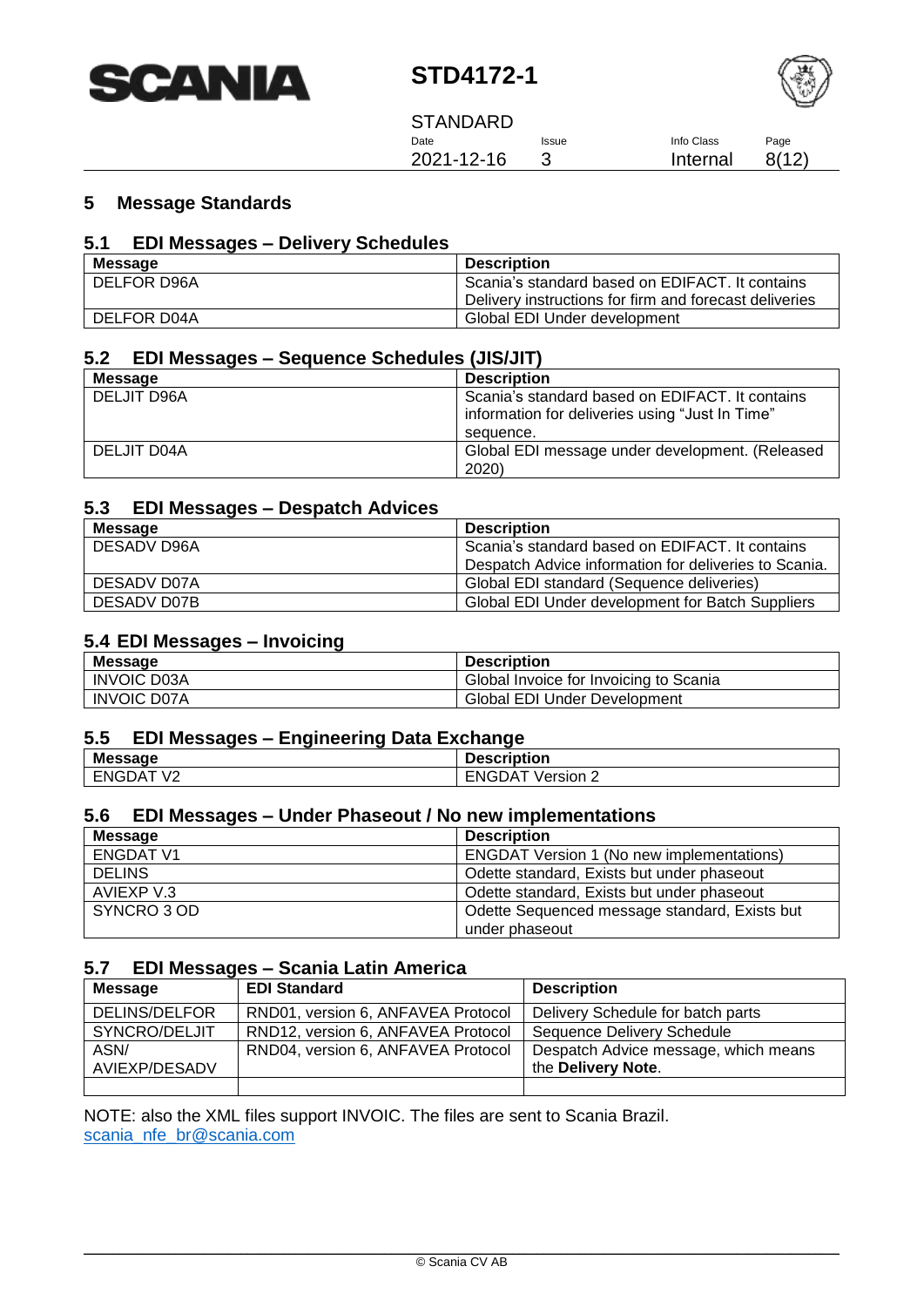



**STANDARD** Date 2021-12-16 Issue 3

Info Class Internal Page 9(12)

## <span id="page-8-0"></span>**6 Approval of EDI and Goods labels**

Scania has an implementation process in place for all new organisations that supply parts. This implementation process is part of the Scania purchasing process when on-boarding a new organisation.

#### <span id="page-8-1"></span>**6.1 Communication and messages**

During the implementation of EDI towards an organisation there are 4 steps in order to have EDI setup between Scania and the organisation.

- Communication
	- o Setup and verify a working electronic communication
- Delivery Schedule
	- o Scania sends a test delivery schedule to the external organisation
- Despatch Advice
	- o The organisation sends back a correct despatch advice according to the test delivery schedule
	- $\circ$  Incoming despatch advices from the organisation will be sent to Scania's test environment until the first real despatch advice has been sent to Scania and approved.
- **Invoice** 
	- $\circ$  The organisation sends back a correct invoice according to the test despatch advice.
	- $\circ$  Incoming invoices from the organisation will be sent to Scania's test environment until the first real invoice has been sent to Scania and approved.
	- $\circ$  Fourteen days before start of production-wise transmission of an INVOIC, the supplier has to submit a written payment instruction as regards, means and ways of payment and account.
		- Any change of such information also has to be advised to us in writing, well in advance
		- These instructions are to be submitted in writing, signed by person authorised to do this.

## <span id="page-8-2"></span>**6.2 Goods labels**

Before transport labels are used in production, samples shall be sent to Scania for approval. The Organisation that will start to supply to Scania is responsible for providing labels with bar codes that meet the specifications (See chapter 3). To verify that bar code symbols meet the specifications, Scania recommends the use of a bar code verifier.

1. First in a PDF format to [support@edi.mail.scania.com.](mailto:support@edi.mail.scania.com)

2. After approval of the digital copy, a physical sample needs to be sent by post to:

*OISE, Scania CV AB 15187 Södertälje Sweden* 

Samples shall be sent to [support@edi.mail.scania.com.](mailto:support@edi.mail.scania.com) This includes all organisations that sends parts to NBF.

Organisations located in America shall send label samples for approval to: [ls.ma@scania.com](mailto:ls.ma@scania.com) and [edisla.supplychain@scania.com.](mailto:edisla.supplychain@scania.com)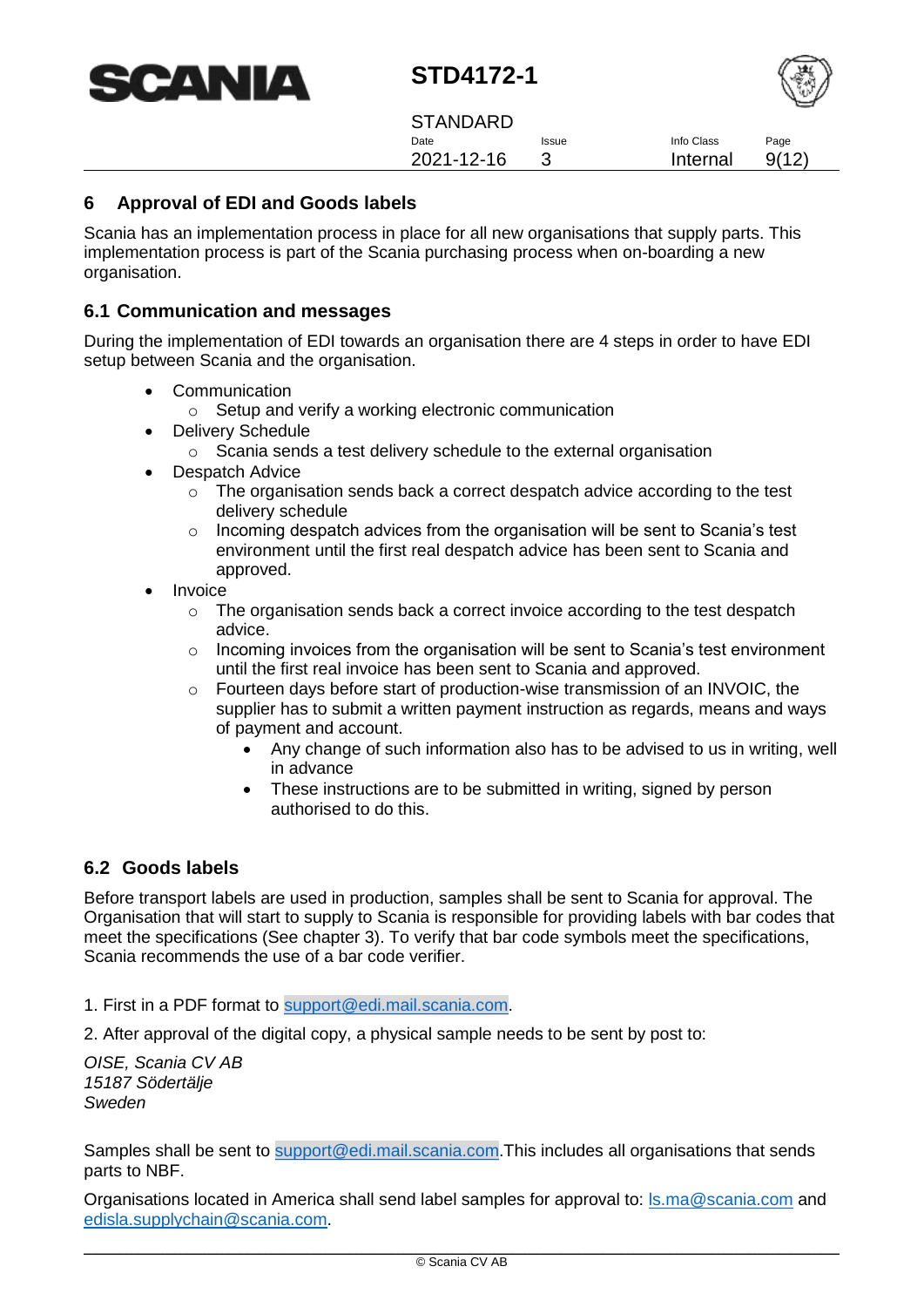



**STANDARD** Date 2021-12-16 Issue 3 Info Class Internal

Page 10(12)

### <span id="page-9-0"></span>**6.3 Changes to hardware and/or software**

New samples of labels and messages needs to be sent to Scania for approval when,

- When changing hardware and/or software for printing of transport labels
- When changing EDI system or making changes to any part that involves messages sent to Scania.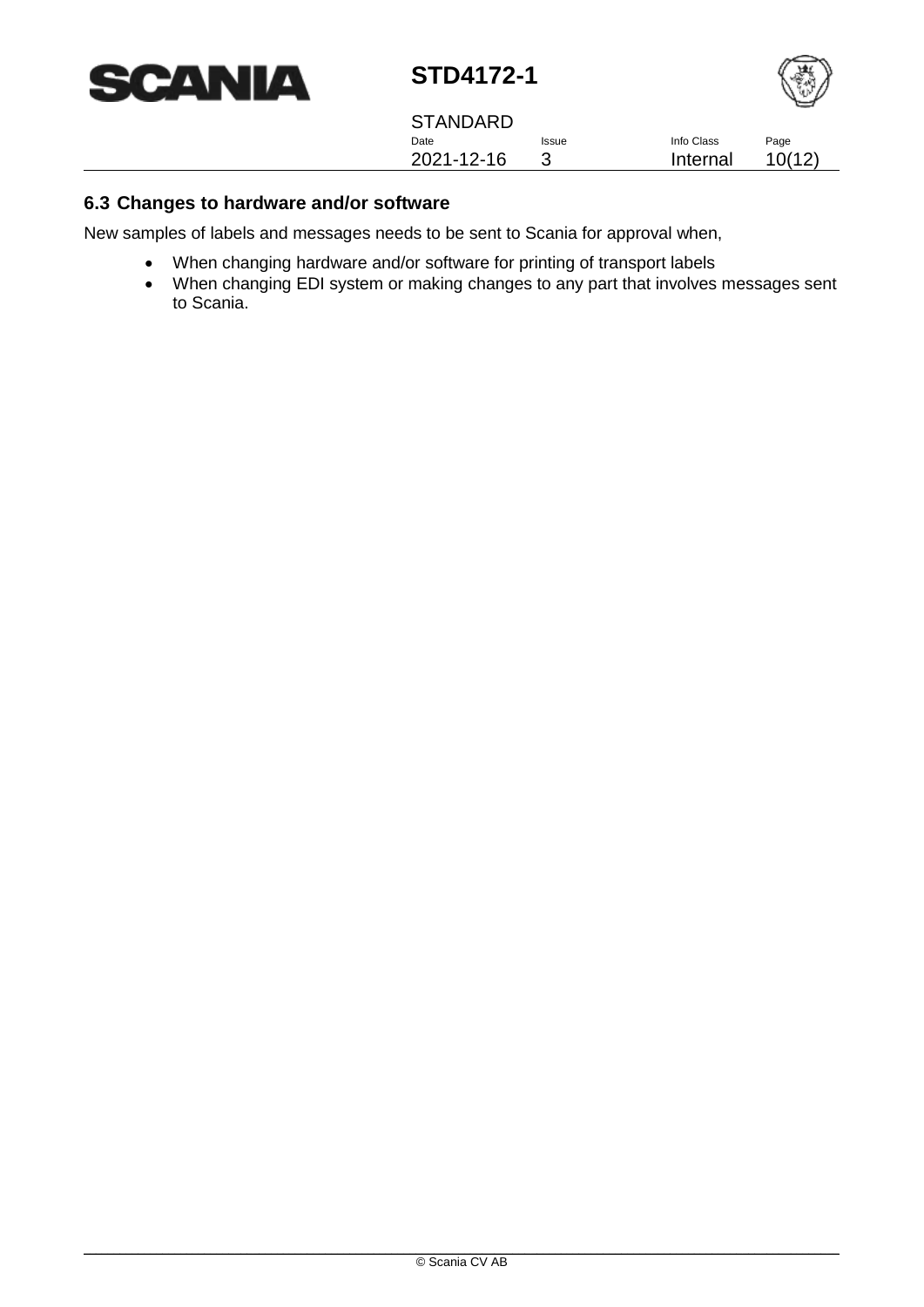



**STANDARD** Date 2021-12-16 Issue 3

Info Class Internal Page 11(12)

## <span id="page-10-0"></span>**7 Referenced documents**

#### <span id="page-10-1"></span>**7.1 Normative references**

The following documents are referred to in the text in such a way that some or all of their content constitutes requirements of this document. For dated references, only the issue cited applies. For undated references, the latest issue of the referenced document (including any amendments) applies.

#### STD3868 *Scania Customer Requirement*

PARTNER ENGINEERING EDI EXCHANGE

#### **Goods Labels specifications**

#### **EDI Message specifications**

**EDI Gateway Documents** *Documentation found on Scania's Supplier portal* OFTP2 SPECIFICATION Odette Transport Label specification for Batch Suppliers SCANIA PRODUCTION UNITS (PRU) Documentation of Scania PRU (UNB and Consignee codes) Documentation of Engineering Data Exchange

ENGINEERING EDI EXCHANGE Documentation of Engineering Data Exchange

Batch Odette Transport Label **OTL** specification for Organisations supplying in batch OTL Odette Sequence Label OTL specification for Organisations supplying in sequence VDA 4902 VDA Transport Label used for KLT packaging labelling.

DELFOR/Schedule D96A DELFOR specification for Batch and Sequence deliveries DELFOR/DELINS D96A DELFOR specification for Spare Parts deliveries DELJIT D.96A **DELJIT** specification for Sequence deliveries Global DESADV **DESADV** Specification for Sequence deliveries DESADV D.96A DESADV specification for Batch and sequence deliveries Global INVOIC **INVOIC INVOIC** specification for invoicing to Scania